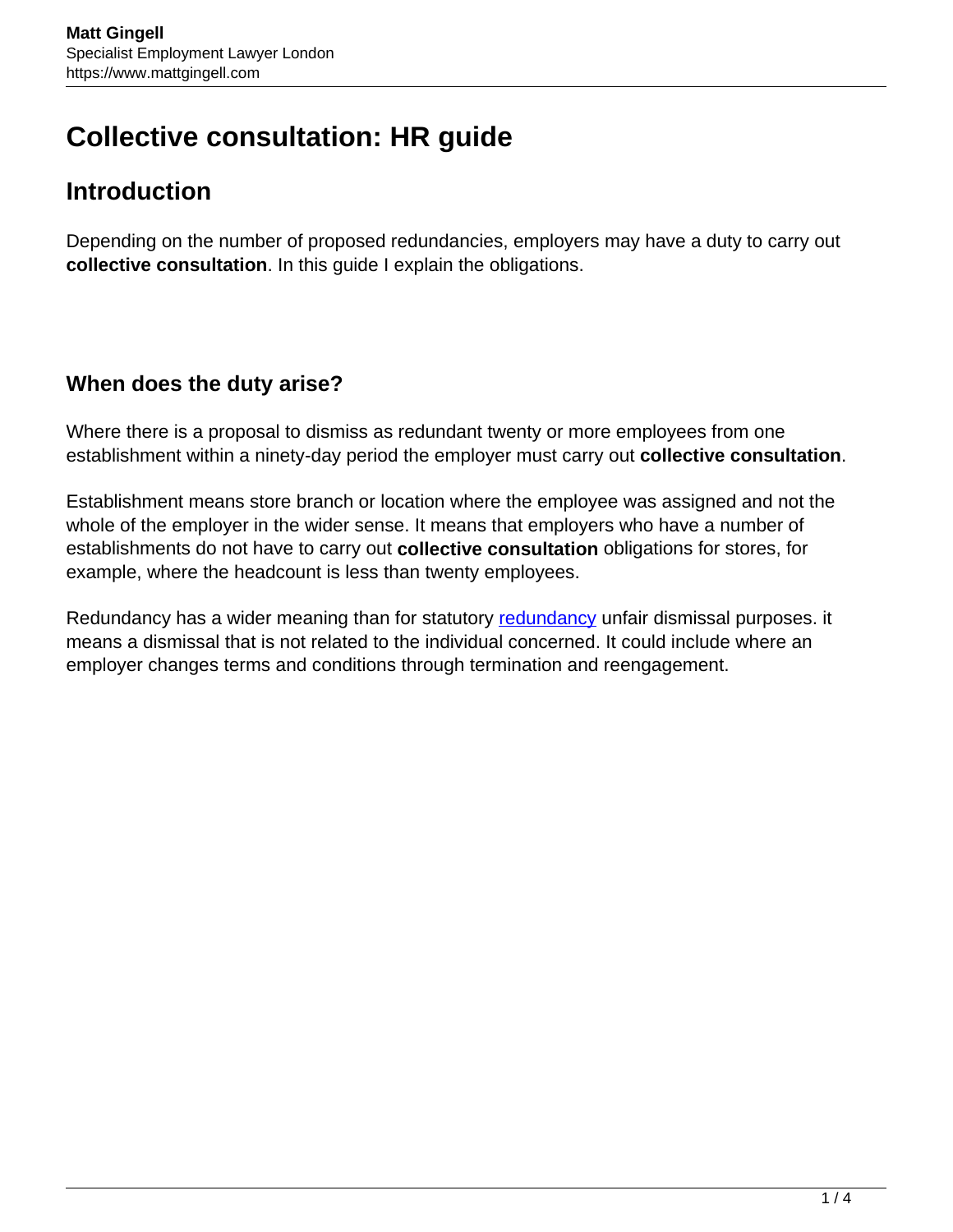#### **Who has to be consulted?**

The employer must **consult** appropriate representatives of affected employees. Affected employees are employees affected by the proposed dismissals or affected by proposed measures in connection with the dismissals. The employer has to engage with the trade union and where there is no trade union recognised for affected employees, elected employee representatives. The Department for Business, Energy and Industrial Strategy must be notified too.

## **How long should the consultation last?**

**Consultation** must begin in good time. There is no time limit on how long the **consultation** should last. However, where twenty to ninety-nine redundancies are proposed there must be thirty days minimum **consultation** before any dismissal takes effect and where one hundred or more redundancies are proposed there must be forty-five days minimum consultation before any dismissal takes effect.

#### **Information to be provided**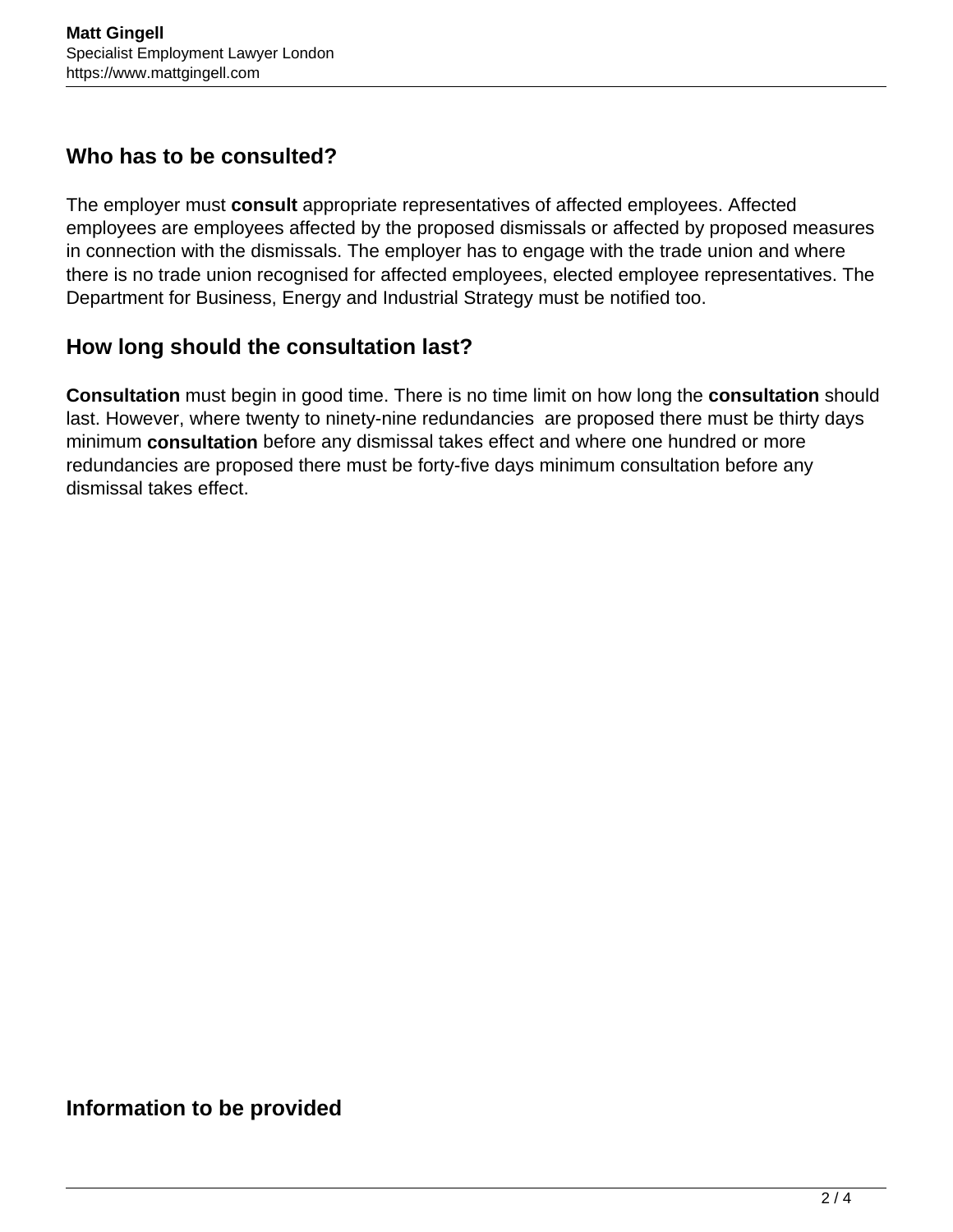The following information must be provided in writing to the appropriate representatives:

- The reasons for the proposals.
- The numbers and description of employees whom it is proposed to dismiss as redundant.
- The total number of employees of any such description employed by the employer at the establishment in question.
- The proposed method of selecting the employees who may be dismissed.
- The proposed method of carrying out the dismissals.
- The proposed method of calculating the amount of any redundancy payments to be made.

## **Form of consultation**

As a basic minimum **consultation** needs to be undertaken with a view to reaching an agreement on ways and means of avoiding the dismissals, reducing the numbers of dismissals and mitigating their consequences.

#### **Special circumstances**